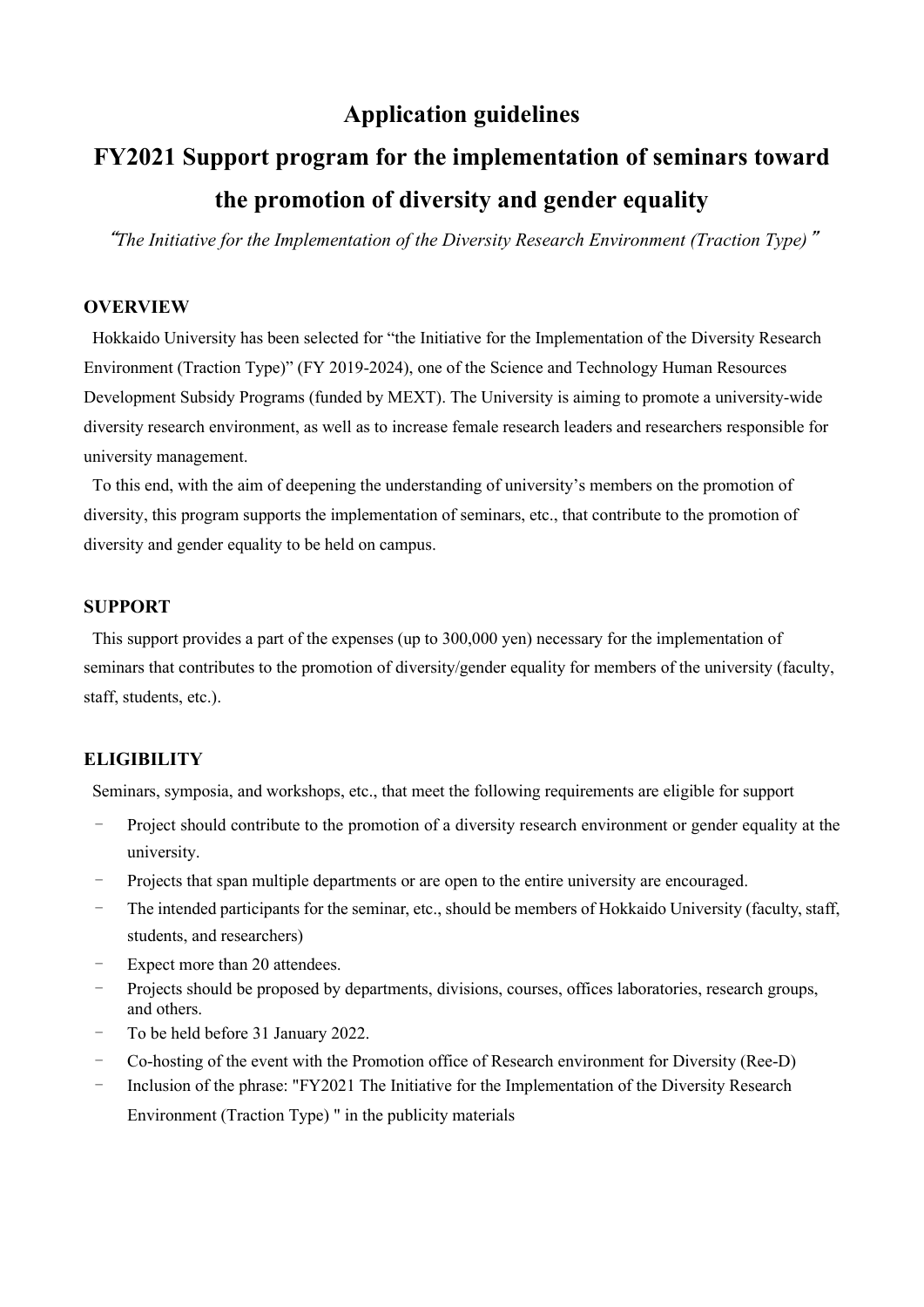# **COVERED EXPENSES**

| <b>Personnel Costs</b>                             | Personnel costs for a short-term support worker to assist with the day's    |                                          |
|----------------------------------------------------|-----------------------------------------------------------------------------|------------------------------------------|
|                                                    | operations. This support is only available when each department is          |                                          |
|                                                    | responsible for recruiting and hiring short-term support staff.             |                                          |
|                                                    | Please note that only those who can be newly hired will be eligible for     |                                          |
|                                                    | this support, as changes in the issuance of employment orders for those     |                                          |
|                                                    | who are already employed at other budget are not allowed.                   |                                          |
| Domestic travel<br>expenses<br>Travel expenses for | The domestic travel                                                         | *The travel expenses and rewards are     |
|                                                    | expenses for lectures, etc.*                                                | paid only to keynote speakers in the     |
|                                                    | The travel expenses for                                                     | case of symposia, and to main lecturers  |
|                                                    |                                                                             |                                          |
| invited foreigners                                 | lecturers, etc.*                                                            | in the case of seminars and workshops.   |
| Rewards                                            | The rewards to be paid to                                                   | General presenters and poster presenters |
|                                                    |                                                                             | are not eligible for this support.       |
|                                                    | the lecturers, etc.*                                                        |                                          |
| Printing costs                                     | The printing costs of the posters and flyers for the publicity of the       |                                          |
|                                                    | initiative                                                                  |                                          |
| Outsourcing expenses                               | The outsourcing expenses for the venue setup and designing the              |                                          |
|                                                    | publicity materials, temporary childcare services for the participants on   |                                          |
|                                                    | the day, or any other work approved by Ree-D.                               |                                          |
| Supplies expense                                   | The supplies expense that are necessary for implementation of the           |                                          |
|                                                    | initiative, the necessity of which is reasonably explained and that are not |                                          |
|                                                    | appropriate to be borne by the applicants.<br>In any case, food and         |                                          |
|                                                    | beverages are not eligible for the support.                                 |                                          |

Only the following expenses will be covered under the regulations of this University.

\* Keynote speakers and main lecturers who are eligible for payment of travel expenses and rewards should be listed as "keynote speakers" or "main lecturers" in the publicity materials.

# **OTHER SUPPORTS**

- Preparation of the online registration form for the participants
- Lending of basic items necessary for the implementation of the event
- Printing with a large format printer (A0, A1 size, etc.)

# **NUMBER OF SUPPORT**

About three

# **APPLICATION**

Email the designated application form to the Ree-D (reed@synfoster.hokudai.ac.jp).

# **Application deadline 30 November 2021**

However, the application will be closed before the due date when the total amount of funding reaches the budget limitation.